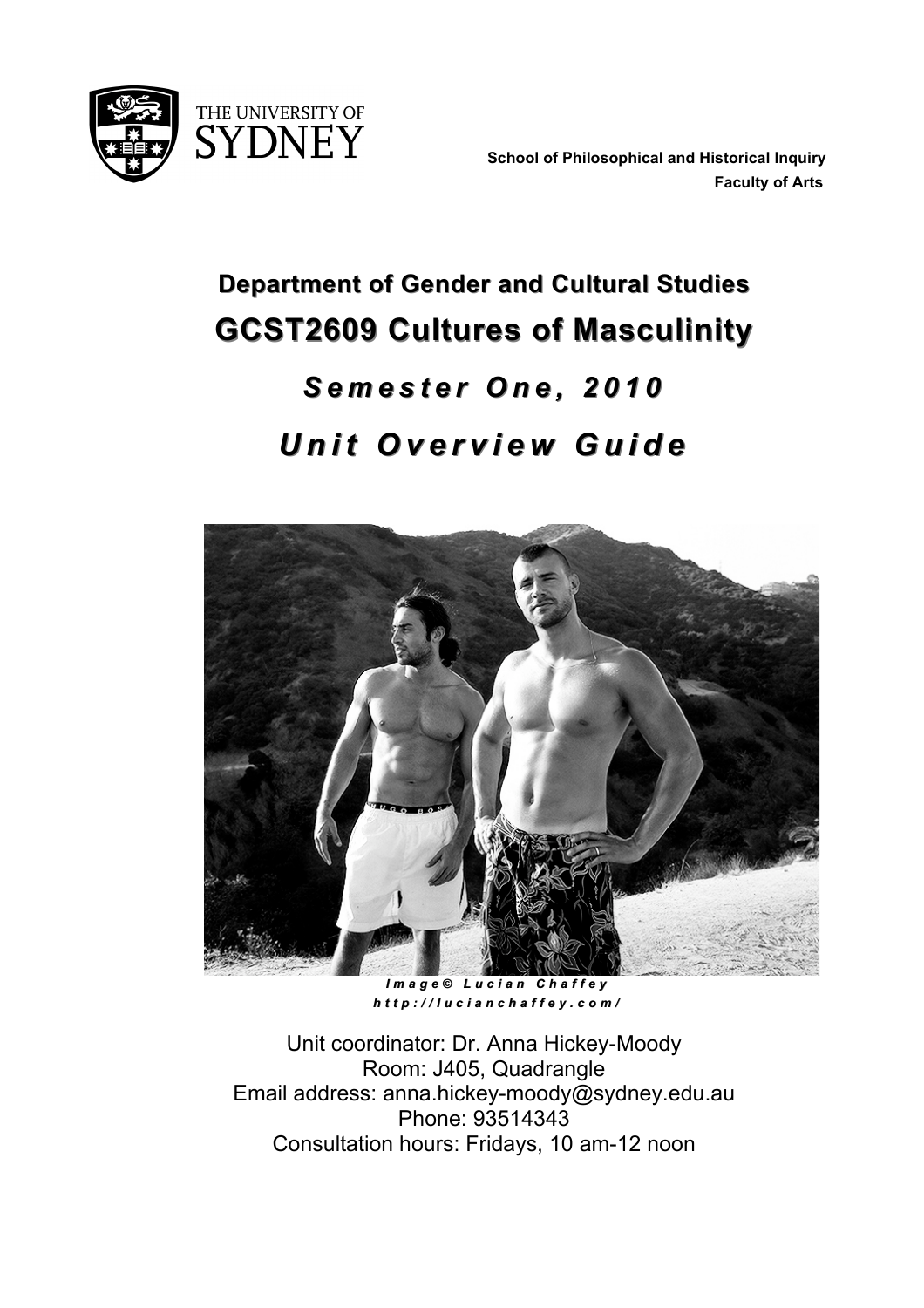#### **GCST2609: Cultures of Masculinity**

#### **UNIT DESCRIPTION**

Ideas of masculinity are an important part of how we understand the world. Value judgments about 'sex appeal', the appropriateness of a selected vocation, the ways in which families operate, always hold an implicit idea of 'masculinity' at their core. This unit will examine and analyze ways in which popular ideas of 'masculinity' operate in everyday life. Via the perspectives of core theorists in gender and cultural studies, we examine the economic, social and cultural contexts in which masculinity is lived. We consider different case studies focusing upon the changing articulations of masculinity in contemporary culture. These necessarily include aspects of style and consumption, roles within the workplace and leisure practices.

#### **CONTACT DETAILS**

Unit coordinator: Dr. Anna Hickey-Moody Room: J405, Quadrangle Email address: anna.hickey-moody@sydney.edu.au Phone: 93514343 Consultation hours: Friday, 10 am-12 noon

Tutor: Craig Williams Email address: craig.williams@pacific.net.au Consultation hours: By appointment

#### **OBJECTIVES AND OUTCOMES**

**Research and Inquiry.** *Graduates of Cultures of Masculinity will be able to create new knowledge and understanding through the process of research and inquiry into the lives of men. Through developing an understanding of the theoretical frameworks that have been established in order to help us comprehend the lives of men,* 

You will leave this course with a firm grasp of the principles, practices and boundaries of Masculinity Studies;

You will be able to acquire and evaluate new knowledge through independent research;

You will be able to identify, define, investigate, and solve problems relating to the way men are presented in the media.

**Information Literacy.** *Graduates of Cultures of Masculinity will be able to use information effectively in a range of contexts.*

You will be able to use appropriate media, tools and methodologies to locate, access and use information;

You will be able to critically evaluate the sources, values and validity of information

**Personal and Intellectual Autonomy.** *Graduates of Cultures of Masculinity will be able to work independently and sustainably, in a way that is informed by openness, curiosity and a desire to meet new challenges.*

You will become intellectually curious, open to new ideas, methods and ways of thinking, and able to sustain intellectual interest;

You will respond effectively to unfamiliar problems in unfamiliar contexts;

You will work effectively in teams and other collaborative contexts.

**Ethical, Social and Professional Understanding.** *Graduates of Cultures of Masculinity will hold personal values and beliefs consistent with their role as responsible members of local, national, international and*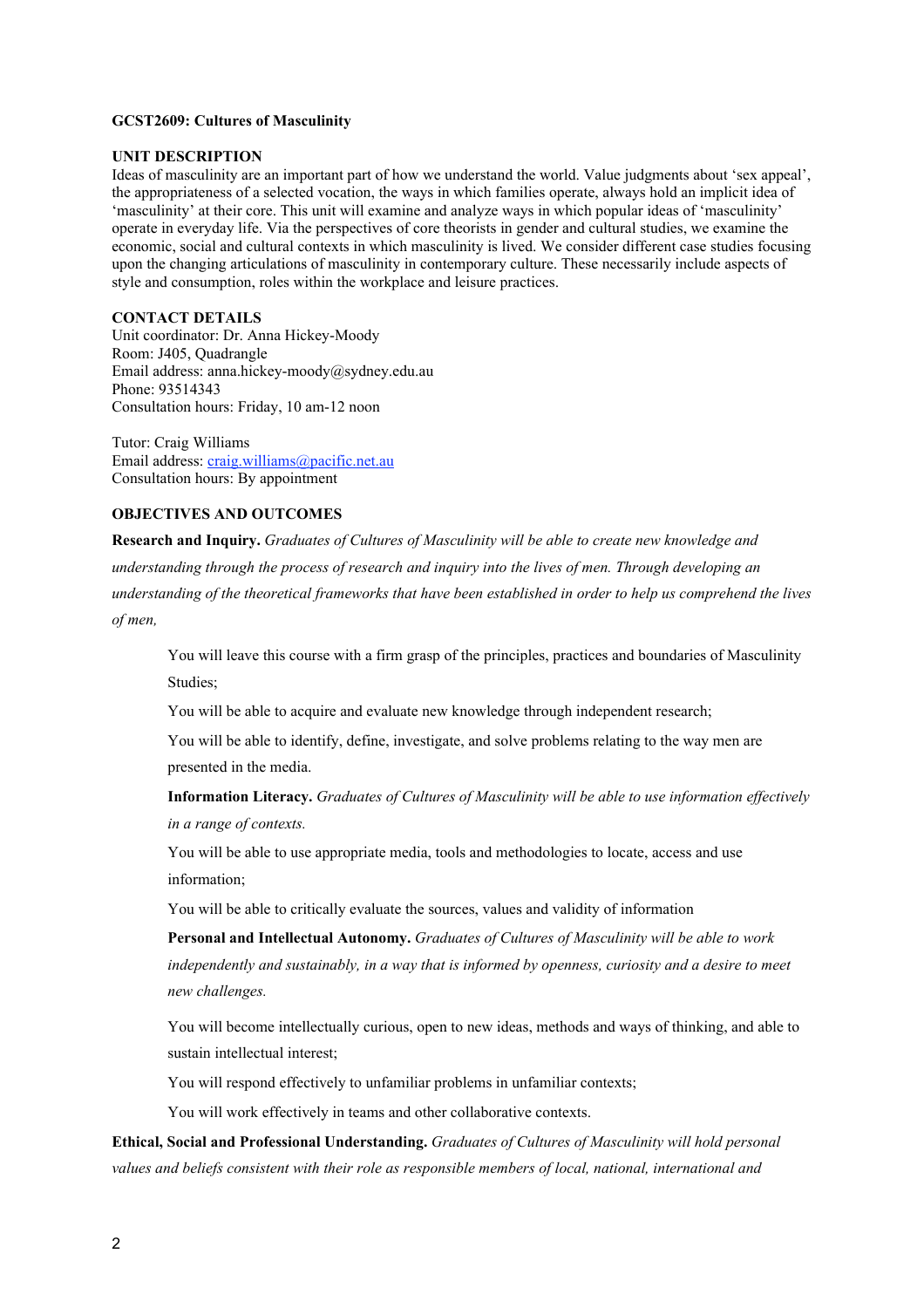#### *professional communities.*

You will be informed and open-minded about social, cultural and linguistic diversity in Australia and the world;

You will be aware that knowledge is not value-free.

**Communication.** *Graduates of Cultures of Masculinity will recognize and value communication as a tool for negotiating and creating new understanding, interacting with others, and furthering their own learning.*

You will recognise the importance of continuing to develop your oral and written communication

skills;

You will be able to use appropriate communication technologies.

#### **LEARNING STRUCTURE**

Lectures run for two hours. It is strongly advised that you attend the lectures as they will contain explanations of the readings and will include guided media screenings and analysis. The tutorials are designed to provide you with a forum for you to work together in raising questions that emerge from the lectures and readings. Tutorials also provide a space in which to prepare for your major essay / take home exam and minor assessment items. To further assist in this, you are encouraged to monitor the television, radio, internet, and print media for examples of masculine cultures, styles and bodies that can be discussed in class. A book of course readings is available at the copy centre.

#### **UNIT SCHEDULE**

# **Week One:** *Introduction to the Unit* **Tuesday March 2nd, 12:00-14:00 Chemistry Lecture Theatre 2**

What is masculinity? Do men own it? Or is 'masculinity' something more than men, their bodies and the ways in which men act? This week we are introduced to the core themes and ideas in the course and we go over the curriculum and assessment requirements in detail. It is vital that you attend this lecture because it is the only time in which we will examine assessment items and the course outline together. Students who miss this lecture often do not comprehend assessment items as well as the students who do attend the first lecture. By way of introduction to this subject, we will also discuss the fact that men's lives are very gendered, for example most men grow up believing they will have a career outside the home, rather than thinking they will be a stay at home parent. –Being a man comes with certain expectations. This course is in three parts: part one examines *key theories* in the field of Masculinity Studies. Part two explores *core themes* in Masculinity Studies and part three offers a selection of *located studies* of cultures of masculinity. This lecture offers an introduction to course and assessment, to accessing course materials, and to some of the major themes that have emerged from feminist and other work on masculinity. There are no tutorials but there is a set reading this week. You need to purchase your reader and complete reading one before the lecture.

#### **Required reading for lecture one:**

Set excerpts from R. W. Connell, (2000) *The Men and the Boys*, Allen and Unwin, Sydney, pp. 3-23.

# **PART ONE: KEY THEORIES OF MASCULINITY**

# Week Two, KEY THEORY ONE: *Hegemonic Masculinity and the work of R. W. Connell* March 9<sup>th</sup>, **12:00-14:00 Chemistry Lecture Theatre 2**

R.W. Connell, who teaches in the Education Faculty at this university, is a key theorist in the field of Masculinity Studies. In this class we examine Connell's ideas in detail, particularly the claim that while masculinities are plural, there is a hegemonic ideal of masculinity against which all men are compared, and from which men derive some social power. We examine his notion of 'hegemonic masculinity' in detail, establish what its uses are, and think about its limits. Specifically, four main points arising from Connell's work will be discussed. These are: 1. The notion of multiple masculinities, 2. The concept of hegemonic masculinity, 3. The socially constructed nature of masculinity, 4. The fact that practices and meanings of masculinity are complex and embodied.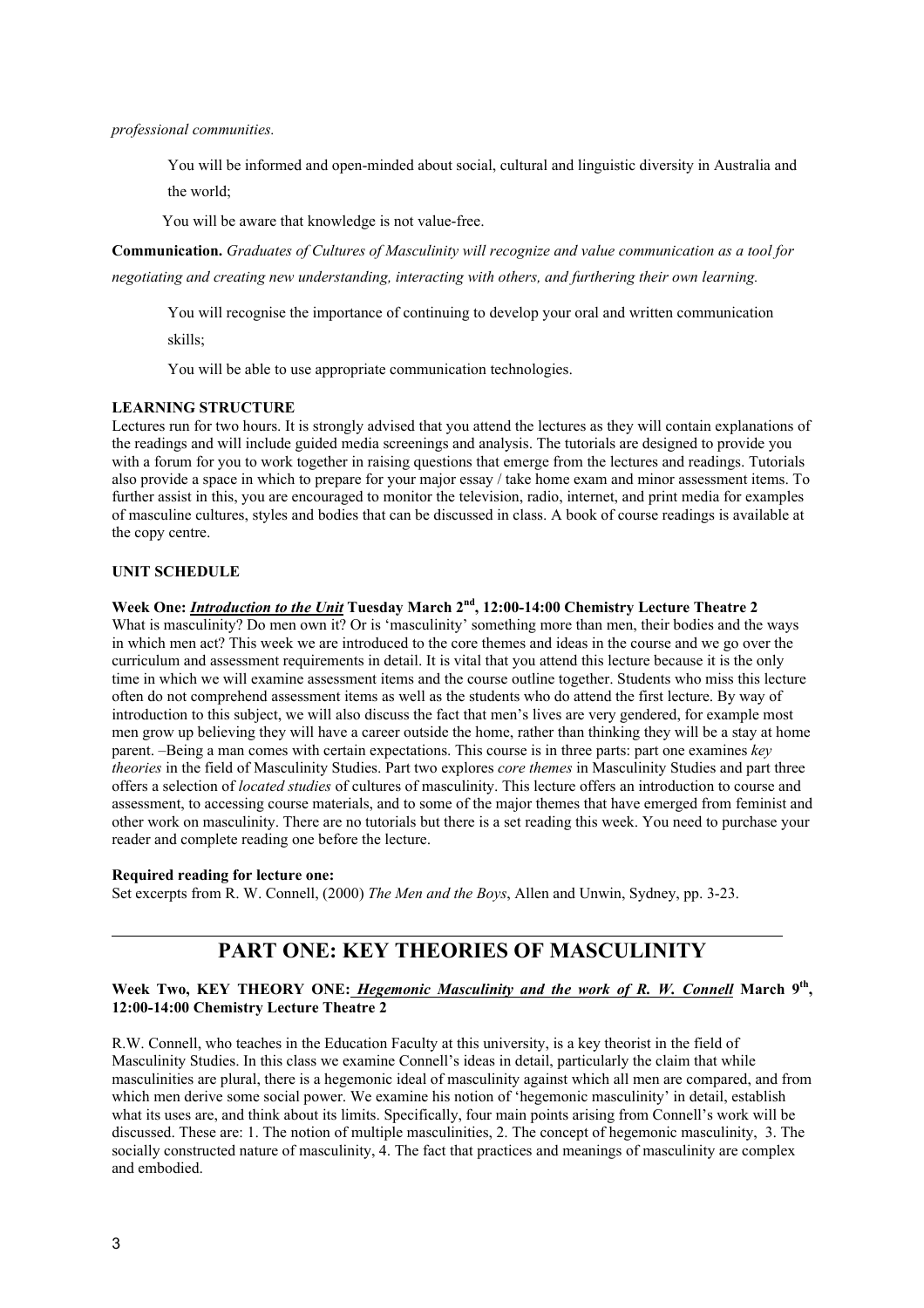#### **Required reading:**

Demetriou, Demetrakis Z. (2001) "Connell's Concept of Hegemonic Masculinity: A Critique." *Theory and Society* 30: 337-61.

Connell, R. W. & Messerschmidt, James W. (2005) "Hegemonic Masculinity: Rethinking the Concept." *Gender & Society* 19.6: 829-59.

#### **Recommended reading:**

Jefferson, T. (2002) "Subordinating hegemonic masculinity", *Theoretical Criminology*, 6 (1) pp.63-88.

Connell, R. W. (1998) "Studying Australian Masculinities", *Journal of Interdisciplinary Gender Studies*, 3 (2) pp. 1-8.

# **Week Three, KEY THEORY TWO:** *Best Mates: Homosociality after Eve K. Sedgwick* **March 16th 12:00- 14:00 Chemistry Lecture Theatre 2**

In this class we look at Eve Sedgwick's work on homosocial desire and we discuss the ways in which the pursuit of homosocial desire empowers men – or at least certain groups of men. We then use Sedgwick's description of men's social relationships – with each other and with women – to closely analyse a filmic text. First though, we trace a core set of ideas that underpin Sedgwick's work on homosociality. Namely, Foucault's work on sex, power and subjectivity, which clearly resonates in Sedgwick's argument. To frame this broadly, Foucault inaugurated a way of thinking about how certain historical systems of knowledge and power produce distinctive ways of existing in the world. Sedgwick takes up this philosophical point about writing history. She argues that homosocial relationships between men are not universal. They are produced in precise historical moments and are encoded in cultural texts that describe relations between people.

#### **Required reading:**

Extracts from Eve Kosofsky Sedgwick (1985) *Between Men: English Literature and Male Homosocial Desire*, Columbia University Press, New York.

Geraghty, L. (2003) "Homosocial desire on the final frontier: Kinship, the American romance, and Deep Space Nine's 'erotic triangles'", *Journal of Popular Culture,* 36 (3) pp. 441-465.

#### **Recommended reading:**

Foucault, M. (2002) *The Archaeology of Knowledge*. Trans. A.M. Sheridan Smith. London: Routledge.

Foucault, M. (1999) "Panopticism." *Visual Culture: The Reader*. Ed. Jessica & Hall Evans, Stuart. London: Sage in association with the Open University.

# **Week Four KEY THEORY THREE:** *Performing Masculinity and Judith Butler* **March 23rd 12:00-14:00 Chemistry Lecture Theatre 2**

Judith Butler's work on performativity, particularly her 1990 book, *Gender Trouble*, has been extremely influential for gender studies and the study of sexualities. Butler's argument, that gender and sexuality need to be repeatedly performed or 'cited' in order to function as mutually constitutive categories of subjectivity, underpins contemporary Masculinity Studies' interest in the way masculinity is 'achieved'. This week we look at Butler's work on the unstable basis on which claims to identities are based, and at Masculinity Studies' consequent shift in focus from discussions of what masculinity *is*, to a more questioning commitment to discover how it is *done*. What does the deconstruction of identity politics mean for the identity category of 'masculinity/ies'?

#### **Required reading**

Freud, Sigmund. (1949) "*The Ego and the Id*". The Hogarth Press Ltd. London.

Butler, J. (1995) "Melancholy Gender/Refused Identification", in Maurice Berger, Brian Wallis and Simon Watson (eds.), *Constructing Masculinity*, Routledge, London and New York, pp. 21-36.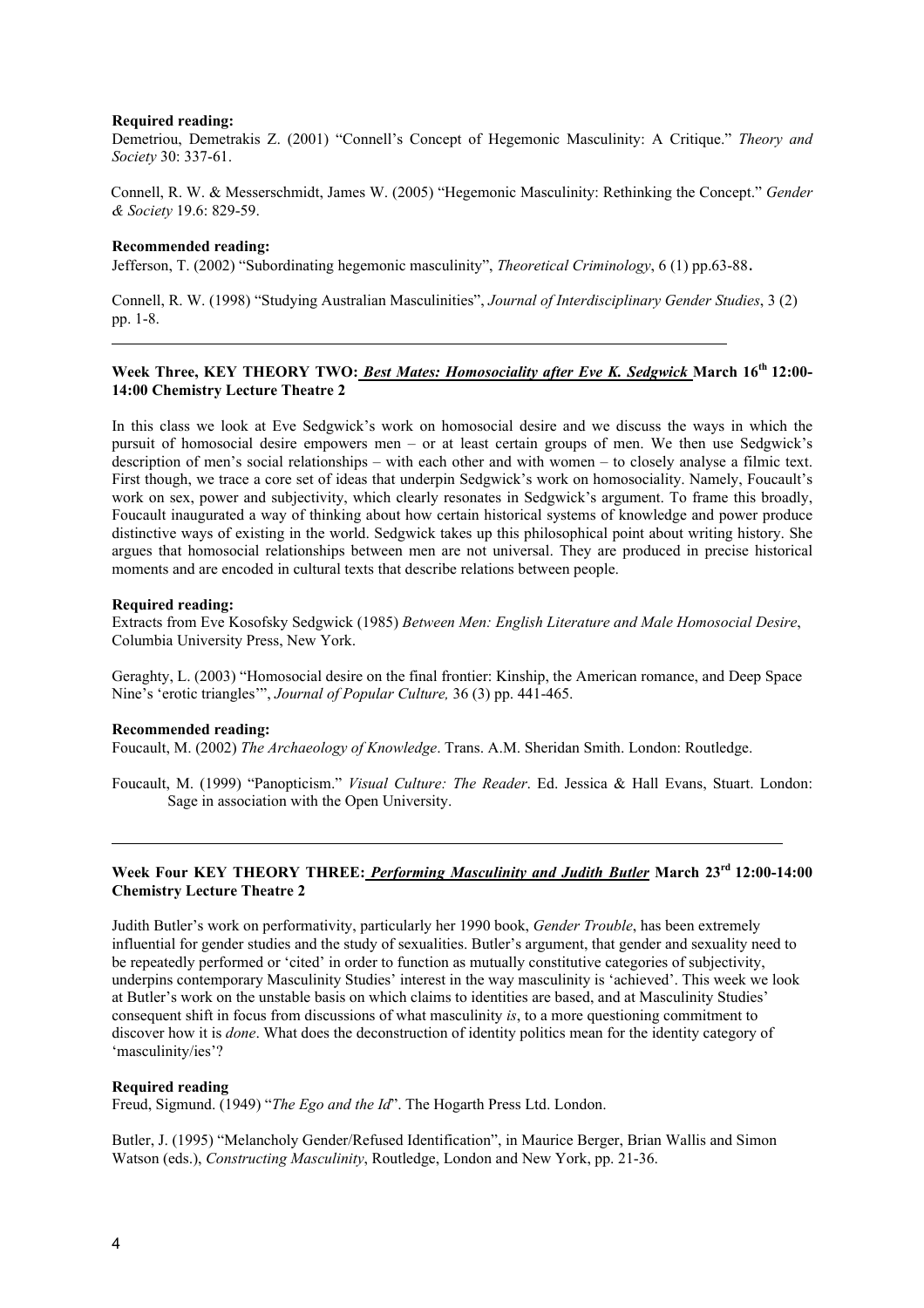#### **Recommended reading** Butler, J. "Gender as Performance: An interview with Judith Butler" Online, URL: www.theory.org.uk/butint1.htm

Butler, J. (1990) *Gender Trouble: Feminism and the Subversion of Identity*, Routledge, New York.

# **PART TWO: CORE THEMES IN SCHOLARSHIP**

# **Week Five CORE THEME IN THE FIELD 1:** *Masculinity in Crisis* **March 30th 12:00-14:00 Chemistry Lecture Theatre 2**

In the second part of this course we look at core themes in the field of Masculinity Studies. We begin by interrogating the commonly articulated belief that masculinity is 'under threat'; that it is, in numerous ways, endangered. This supposed vulnerability is expressed in the concern over absent or inappropriate fathers, over the breakdown of traditional family structures, over a perceived lack of suitable male role models (e.g. teachers, athletes), and in the nostalgia for a time when performances of masculinity were less closely scrutinized by the media. Masculinity/ies, then, are often presented as vulnerable and as deserving of sympathy. Wendy Brown's work on gender as a political object presents a compelling challenge for us to see the 'man in the state'. Skeptical about the figure of the so-called 'new man', a man deserving of sympathy, Brown's work problematises attempts to create or uncover 'kinder, gentler' forms of masculinity, seeing in these a means of rearticulating masculine power and privilege. At the same time, a number of theorists (e.g. Roger Horrocks, Frank Mort) have suggested that masculinity/ies and men's practices *are* changing, that these are largely 'democratizing', and, perhaps also, that a degree of latitude ought to be granted men as they grapple with such changes. In this class, we trace the cultural history and politics of the new man, positioning him as a response to the contemporary rhetoric about a crisis in masculinity.

#### **Required reading**

Horrocks, R. (1994) chapter 2 from *Masculinity in Crisis: Myths, Fantasies and Realities*, Macmillan, Basingstoke and London, pp. 5-24.

Kimmel, M. (1992) "The Contemporary 'Crisis' of Masculinity in Historical Perspective", in Harry Brod (ed.), *The Making of Masculinities: The New Men's Studies*, Routledge, London and New York.

# **Recommended reading**

Gauntlett, D. (2002) "Men's Magazines and Modern Male Identities", in his *Media, Gender and Identity: An Introduction*, Routledge, London and New York, pp. 152-180.

# **Week Six CORE THEME IN THE FIELD 2:** *Masculinity, Work and Labour* **April 27th 12:00-14:00 Chemistry Lecture Theatre 2**

Workplaces and the cultures associated with them have changed dramatically in recent decades. Equal opportunity legislation and laws against sexual harassment are obvious changes that target the conduct and status of men and women at work (though their success is open to question). As significant, however, are changes in the type of work we do, the meanings we attach to different kinds of paid work (e.g. management, teaching, laboring), and the qualifications and values required to gain employment. Sociological enquiries and methods tell us a great deal about the nature of contemporary work, and about the performance of masculinity in the workplace. But the diagnosis of trends in work, employment and unemployment only tell part of the story. So in this class we also look at popular cultural representations of men doing different kinds of work and analyze what they reveal about masculinity, class, generation, family etc. Examples may include *The Office* and *Billy Elliott.*

# **Required reading:**

Kenway, Kraack and Hickey-Moody. (2006) 'Reordering Work' *Masculinity beyond the Metropolis*, Palgrave Macmillan, Basingstoke, UK, pp. 60-85.

Pringle, R. (1993) "Male Secretaries", in Christine L. Williams (ed.), *Doing "Women's Work": Men in Nontraditional Occupations,* Sage, Newbury Park CA.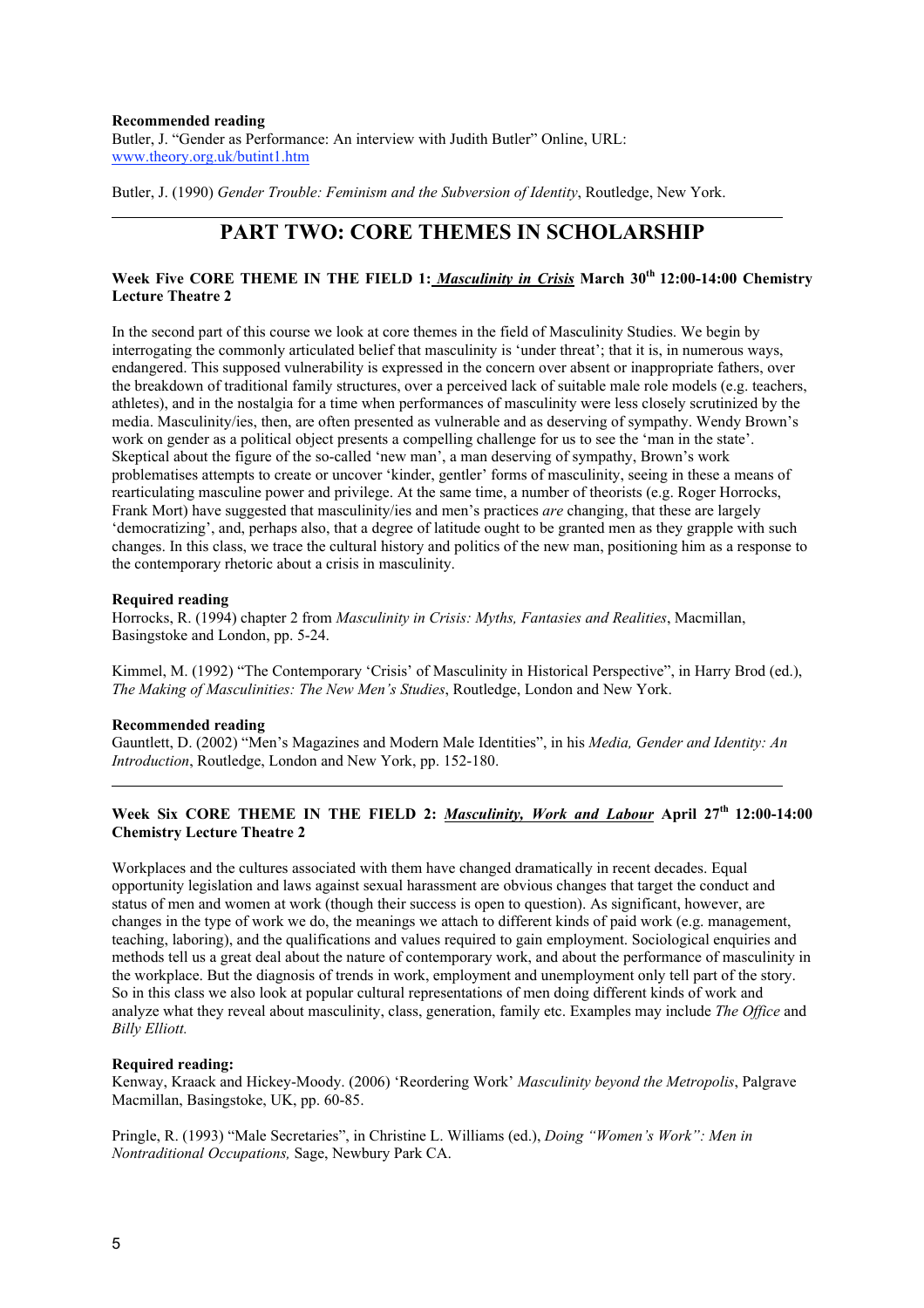#### **Recommended reading:**

McDowell, L. (2003) *Redundant Masculinities: Employment Change and White Working Class Youth*, Blackwell, Oxford.

Cross, S. and Bagilhole, B. (2002) "Girls' Jobs for the Boys? Men, Masculinity and Non-traditional Occupations", in *Gender, Work and Organization*, 9 (2) pp. 204 – 206.

# **Week Seven CORE THEME IN THE FIELD 3:** *Sport and the male body* **May 4th 12:00-14:00 Chemistry Lecture Theatre 2**

In the 1980's R.W. Connell began writing about sport as a critical arena in which masculinities are shaped. Since then, the call to consider sport as a means through which male subjectivities are produced has been taken up in many fields of scholarship. Now studies of gender, sex and sport abound. In this class we look at sports cultures and their appeal for many men. As examples of sport's differing appeals for different kinds of men we look at rugby league, surfing and skating cultures. Different men are typically drawn to each of these sports and we examine the kinds of masculinities that become aligned with these sporting cultures. Individual and unorganised sports, as opposed to team and organized sports, are becoming increasingly attractive to young males around the world (Wheaton 2000, Evers 2004). These sports include surfing and skateboarding. We ask: what meanings and values are conveyed through different sports? What are the implications for masculinity if you compete for yourself rather than play for a team? Does the fit male body necessarily embody the pinnacle of hegemonic masculinity?

# **Required reading:**

Kenway, J. & Hickey-Moody, A. (2009) 'Spatialized Leisure-Pleasures and Masculine Distinctions' *Social and Cultural Geography*. 10 (8) pp. 837-852.

Clifton Evers, (2004) "Men who Surf", *Journal of Sport and Social Issues*, 30(3) pp. 229-243

#### **Recommended reading:**

McKay, J. and Middlemiss, I. (1995) "'Mate Against Mate, State Against State': A Case Study of Media Constructions of Hegemonic Masculinity in Australian Sport" *Masculinities* 3 (3) pp. 28-45.

Fitzclarence, L., and Hickey, C. (2001). Real Footballers Don't Eat Quiche: Old Narratives in New Times. *Men and Masculinities*, 4(2) pp. 118-139.

# **PART THREE: LOCATED STUDIES OF MASCULINITY**

# **Week Eight CASE STUDY ONE:** *Female Masculinities* **May 11th 12:00-14:00 Chemistry Lecture Theatre 2. Guest Lecturer: Genevieve Berrick (University of Melbourne)**

This lecture explores the politics of female masculinities as embodied in the figure of the Drag King: a woman who performs as a man. This exploration starts from the usual assumption that 'masculinities' are always and everywhere attached to male bodies, and proceeds to queer the normative assumption that through the female masculine. Female masculine bodies, stereotypically attached to the figure of the 'butch', are as different as the people who inhabit them, and require at the very least an acknowledgement of this proliferation of representation. While the female masculine body has frequently been read as a tragic figure – think 'Stone Butch Blues', or the self-loathing 'invert' from 'The Well of Loneliness' – some have chosen to differ in their representations. The motivations for, and intentions of, the performances of any given Drag King are as various as Drag Kings themselves. The boundaries tested by the Drag King are reached through his performances, with the participation or refusals of his audience—as an embodied queering of play across gender. The Camp and Drag traditions from which his performances draw facilitate this, and draw out erotics—an essential performance of the Drag King—articulated through varied methods of access to the incoherently gendered or regendered body. Read as a desiring audience, these acts are examined and explored in the light of this desire.

#### **Required readings**

Halberstam, J. (1998) "The Bathroom Question" *Female Masculinity*. Durham: Duke University Press. Online, via Web CT.

Case, S.E. "For a Butch-Femme Aesthetic" Online, via Web CT.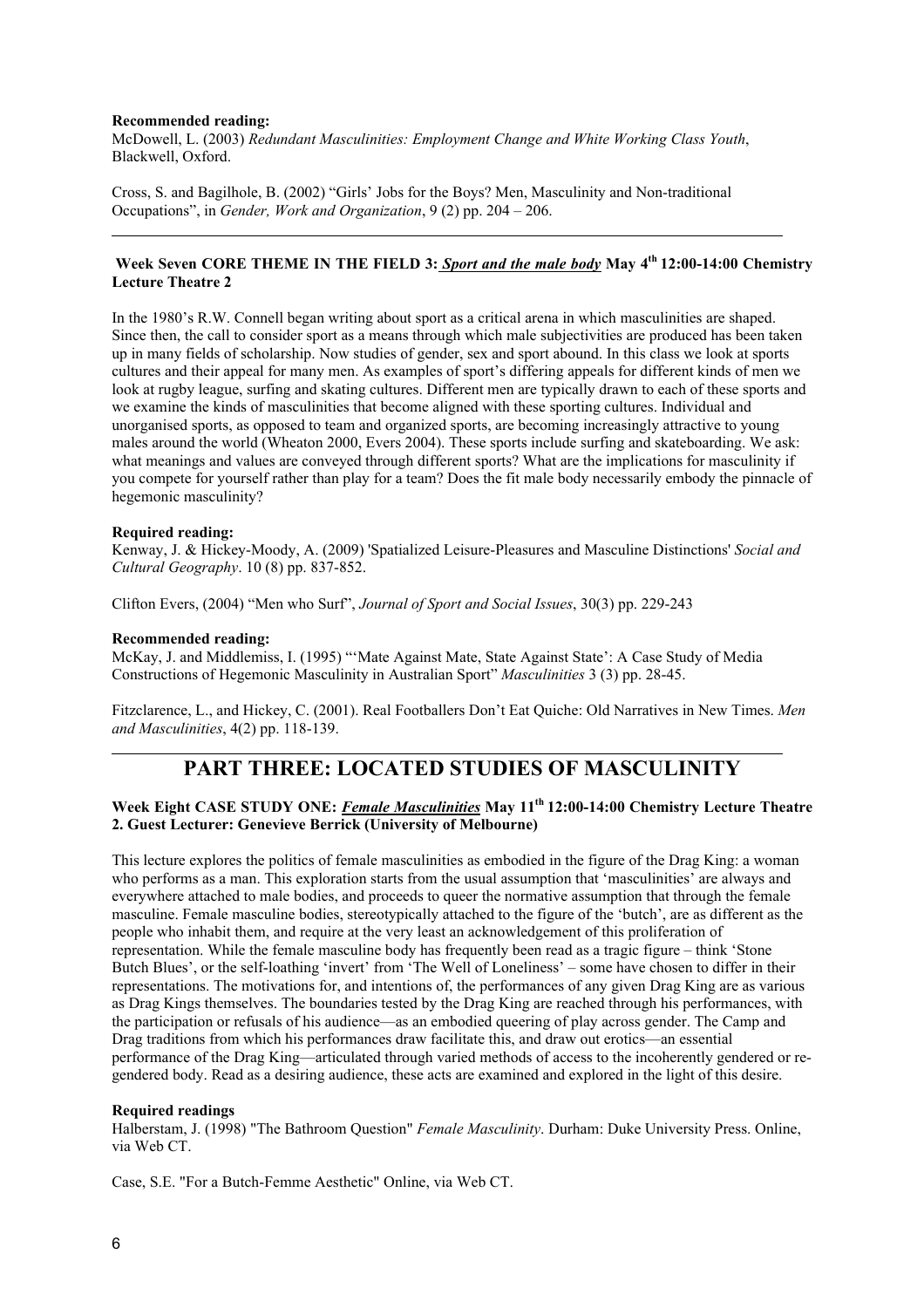#### **Recommended reading:**

Sontag, S. (1964) 'Notes on "Camp"' online, URL: http://interglacial.com/~sburke/pub/prose/Susan\_Sontag\_- Notes on Camp.html access date 29/01/10

Rasmussen, M. (2009) Beyond Gender Identity, *Gender and Education.* 21 (4) pp. 431 - 447

# **Week Nine, CASE STUDY TWO** *Indie Music Masculinity***, May 18th 12:00-14:00 Chemistry Lecture Theatre 2.**

In comparison to the bronzed, muscular bodies of football players, fit cricketers and sun bleached surfers (each of whom we have touched upon in different ways already in the course) the skinny, pale Indie rock star might not appear to be much of a hegemon. At first glance, this is. This lecture illustrates that fact that hegemony is all about context. Through reading the American band MGMT (*The Management*: http://www.whoismgmt.com/) and the television programmes *The Mighty Boosh* (http://www.themightyboosh.com/) and *The Flight of the Conchords* (http://hbo.com/flight-of-the-conchords) as cultural texts that demonstrate the incredibly specific, and competitive, natures of Indie rock masculinity, we will develop a framework for understanding hegemony in Indie rock. MGMT's only slightly cynical statement:

"This is our decision, to live fast and die young. We've got the vision, now let's have some fun. Yeah, it's overwhelming, but what else can we do. Get jobs in offices, and wake up for the morning commute?" (~Time to Pretend, *Oracular Spectacular*)

Offers one example of the white privilege and arrogance that accompanies the attainment of white Indie rock masculinity. We will explore the cultural politics of such figures in detail and the satirical perspectives advanced in *The Mighty Boosh* and *Flight of the Conchords* will aid this exploration.

#### **Required readings:**

Leonard, M. (2007) 'Rock and Masculinity' *Gender in the Music Industry: Rock, Discourse and Girl Power*. Ashgate, England. pp. 23-42.

Bannister, M. (2006) 'What will I do if she dies? Music, misery and white masculinities' *White Boys, White Noise*. Ashgate, England. pp. 133-155.

#### **Recommended reading:**

Jarman-Ivens, F. (2007) *Oh Boy! Masculinities and Popular Music*. New York: Routledge.

Bannister, M. (2006) "'Loaded': indie guitar rock, canonism, masculinities" *Popular Music* 25 (1) pp. 77-95.

# **Week Ten, CASE STUDY THREE** *Blokes Bonding: Homosociality, Enthusiasm and Modified-Car Culture* **May the 25th, 12:00-14:00 Chemistry Lecture Theatre 2. Guest Lecturer: Dr Glen Fuller**

Modified-car culture is often understood according to the Neo-Freudian charismatic dimensions of enthusiasm; 'blokes are into cars'. A better way to understand enthusiasm is according to the challenges inculcated by the socio-technical object of the car. Within modified-car culture there is an economy of respect determined by the way enthusiasts mobilise their bodies into action to engage with challenges, so modified cars are used by enthusiasts to negotiate homosocial relations. Enthusiasm and masculinity intersect in surprising ways. The personal relations of enthusiasts will be placed in a much larger historical and geographical context of the scene to outline the ways that different intersections of masculinity and enthusiasm are produced in different times and places. In this lecture we will examine the gendered character of enthusiasm in modified-car culture. We will also critically engage with the way socio-technologies can mediate homosocial relations in masculine cultural contexts.

#### **Required reading:**

Graham, HM and White, RD (2007) "Young people, dangerous driving and car culture." Youth Studies Australia, 26 (3): pp. 28-35.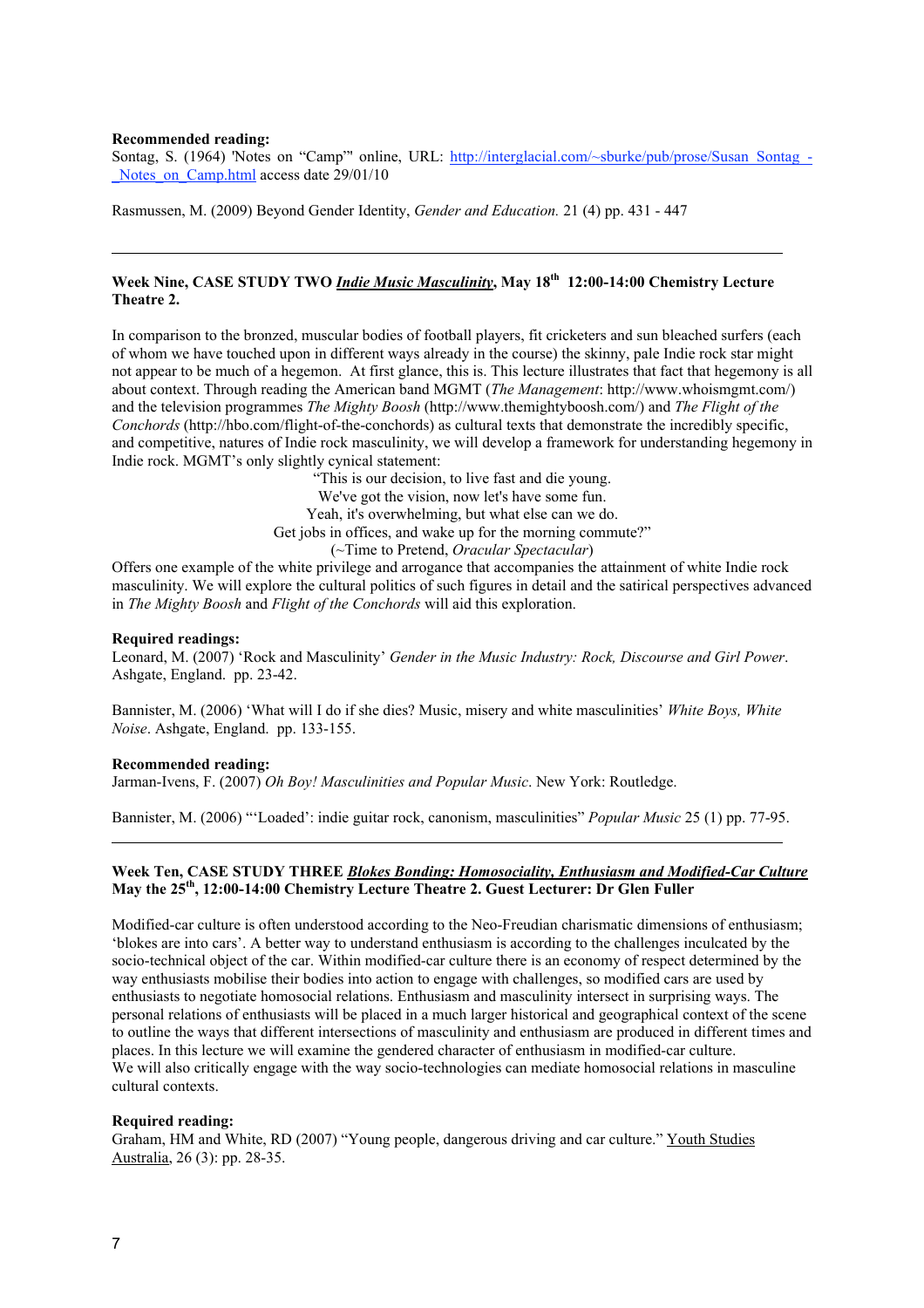Fuller, G. (2006) "Road Test", in McRae, V (ed.) *Supercharged: The Car in Contemporary Culture*, Institute of Modern Art: Brisbane: np.

#### **Recommended readings:**

Goldberg, T. (1969) "The Automobile: A Social Institution for Adolescents." Environment and Behaviour **1**(2): 157-86

Thomas, M. and Butcher, M. (2003) "Cruising." *Ingenious: Emerging Youth Cultures in Urban Australia*. M. Butcher and M. Thomas. North Melbourne, Pluto Press Australia**:** 142-160.

#### **Week 11, CASE STUDY FOUR** *Transnational Gangsta Masculinities* **12:00-14:00 Chemistry Lecture Theatre 2. June 1st**

This lecture explores the roles played by the 'global hood' of Gangsta rap in the lives of young Australian men. Through a critical engagement with Appadurai's (1996, 2000) concepts of ethnoscapes and mediascapes, we will explore sites of cultural production in which young Australian men constitute and imagine their identities through citations and performances of 'Gangsta'. The lecture draws on two multi-sited research projects, located in typically 'demonised spaces' (Reay & Lucey 2003; McLeod & Dillabough 2007; Warr 2007) in Melbourne's northern, eastern and western suburbs, involving young men of different ethnicities. We will consider the relationship between gender performance, popular music and the appropriation of Gangsta in particular spaces as a way of developing individual and collective social currency and visibility. As a material expression of dominant Western ethnoscapes and mediascapes around masculinity, the trope of Gangsta appears to offer the young men a 'social face' that is accorded respect, generates fear both in-and-outside their local communities, and which connects them to 'imagined worlds' (Appadurai 1996) that are a long way from the socially marginalized spaces of disadvantage, disconnection and vulnerability in which their daily lives are embedded. By exploring the collective identifications of young Australian men with Gangsta culture, we will see that 'what it means' to be Gangsta is played out, and in fact learned, through local 'communities of sentiment' (Appadurai 1996), which draw on heavily mythologized and Americanized narratives of 'thug culture', but which manifest in distinctly local ways, through, for example, the fierce territorialization of local space and the fetishisation of everyday violence and gang involvement.

#### **Required reading:**

Appadurai, A. (1996). 'Disjuncture and Difference in the Global Cultural Economy' *Modernity at Large: The Cultural Dimensions of Globalization*. Minneapolis: University of Minnesota Press, pp. 27-47.

Richardson, R. (2007) 'Gangstas and Players in the Dirty South' *Black Masculinity and the U.S South: From Uncle Tom to Gangsta.* University of Georgia Press, Georgia. pp. 197 -227.

#### **Recommended reading:**

Hooks, B. (2004). *We Real Cool: Black Men and Masculinity*. New York: Routledge.

Hagedorn, J. (2008) *A World of Gangs: Armed Young Men and Gangsta Culture.* University of Minnesota Press, Minneapolis.

# **Week Twelve, CASE STUDY FIVE:** *Eminem and Contemporary Gothic***, 12:00-14:00 Chemistry Lecture Theatre 2. June 8th**

When you think 'Goth' you might not necessarily think of Eminem. Both the genre of Eminem's music (Gangsta Rap) and his bleached-white hegemonic masculinity are a long way from the dark haired, physically wasted white men of Gothic Rock. But there are aspects of gothic sensibility in Eminem's work, both in terms of the sounds and images he creates and in his crazy alter ego of 'Slim Shady', the skinny boy who gets 'dressed up like a mummy'. 'Slim Shady' is almost insane, drug addicted and at times childishly needy. While the persona of 'Slim Shady' is introduced directly in songs such as 'My Name is' (1999) 'I'm Shady' (1999) and "The Real Slim Shady" (2000), the character of Slim Shady appears consistently throughout Eminem's songs, as the 'underside' or abjected aspects of masculinity. For example, the song *Kim* (2000) depicts an insecure man who can't live without his partner, and *3am* (2009) narrates the story of a psychiatrically unwell patient, haunted by his murderous actions. This figure of mental illness is cited in the video for *My Name Is* (1999), which visually presents 'Slim Shady' as a psychiatric patient in need of care. This visual representation occurs again in the filmclip for *3am.* Indeed, a number of characteristics in the needy, scared and at times whining tones of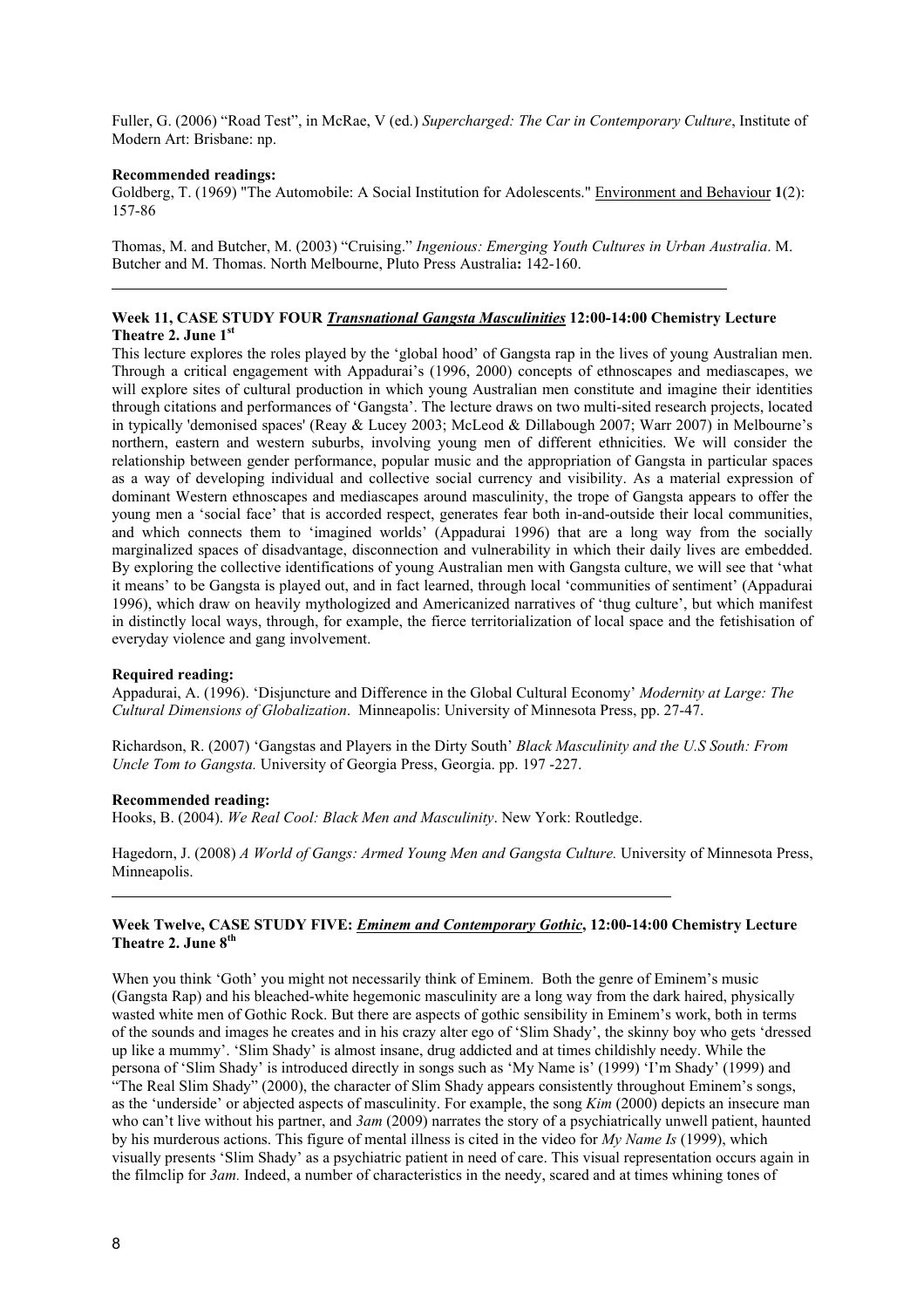'Slim Shady' can be read as the antithesis of the domineering male. So this lecture examines both the alter ego of 'Slim Shady' and the visual thematics of mental illness, horror and death in Eminem's work, alongside some of the sonic articulations of Gothic, such as chruchbells, heavy bass lines and the sound effects of murder and screaming.

#### **Required reading:**

Hickey-Moody, A.C (2009) 'Eminem's Lyrical Personae: The everyman, the needy man and the hegemon' *Culture, Society & Masculinity* 1.2 pp. 213-223.

Grealy, L. (2008) 'Negotiating cultural authenticity in Hip-Hop: Mimicry, Whiteness and Eminem'. *Continuum: Journal of Media and Cultural Studies*, 22(6), pp. 851‐865.

#### **Recommended reading:**

Keathley, E.L. (2002) A context for Eminem's 'Murder Ballads.' *Echo: A Music Centered Journal, 4*(2). Available from http://www.echo.ucla.edu

Holmes-Smith, Christopher. (1997) Method in the Madness: Exploring the Boundaries of Identity in Hip-Hop Performativity. *Social Identities*. 3 pp. 345 – 374.

# **JUNE THE 15TH IS TAKE HOME EXAM WEEK.**

# **ASSESSMENT TASKS AND DUE DATES**

| Tutorial participation                | 10%    | This is NOT the same as attendance |
|---------------------------------------|--------|------------------------------------|
| Tutorial presentation                 | $10\%$ | Date to be set by your tutor       |
| $1,500$ write-up of tute presentation | 50%    | Due Monday 3rd May 2010            |
| Major essay/take home exam            | $30\%$ | Due during formal exam period      |

*All four assessment tasks are compulsory each must be attempted to be eligible to pass.*

- *1) All Gender and Cultural Studies subjects require 80% tutorial attendance in order to pass. A tutorial participation mark is awarded in this subject for contributions to tutorials over and above 80%. As such, tutorial participation IS NOT JUST ATTENDING TUTORIALS. It means attending tutorials, having listened carefully in the lecture and completed the required readings. You need to do your best to contribute to group discussion in a constructive fashion.*
- *2) Your tutorial presentation is a 7-10 minute oral presentation in tutorial time in which you give character study of a particular kind of masculinity. Pick a person or character that you feel articulates a certain kind of masculinity. This 'kind' of masculinity could be what Connell calls 'Hegemonic Masculinity', what Halberstam calls 'Female Masculinity', what Bannister terms 'Indie Masculinity', what White calls 'Australian Masculinity' or what Kimmel calls 'American Masculinity'. Or, using existing theories of masculinity, you can make an argument for your own shade of masculinity – Emo masculinity, for example. Then pick a person or character who embodies your chosen kind of masculinity and tell us why. This might be your Dad, your favorite footy star, or Homer Simpson. –Or yourself. Your presentation needs to have two parts. Firstly, you need to clearly explain, with reference to and quotes from, relevant literature, the kind of masculinity you discussing. Explain what you take 'Australian Masculinity' or 'Indie Masculinity' (or whatever your chosen kind of masculinity is) to mean and tell us how you came up with this definition. Secondly, introduce your person or characters as an example of this kind of masculinity and make a strong argument for why your chosen person is the best example of this particular kind of masculinity. We want you to convince us.*
- *3) Your 1,500 write-up of your tutorial presentation is a small essay in which you theorize the academic argument developed in your tutorial presentation.*
- *4) Your take home exam/major essay will be 2,000 2,500 words in length and you will be given the essay questions in our last lecture.*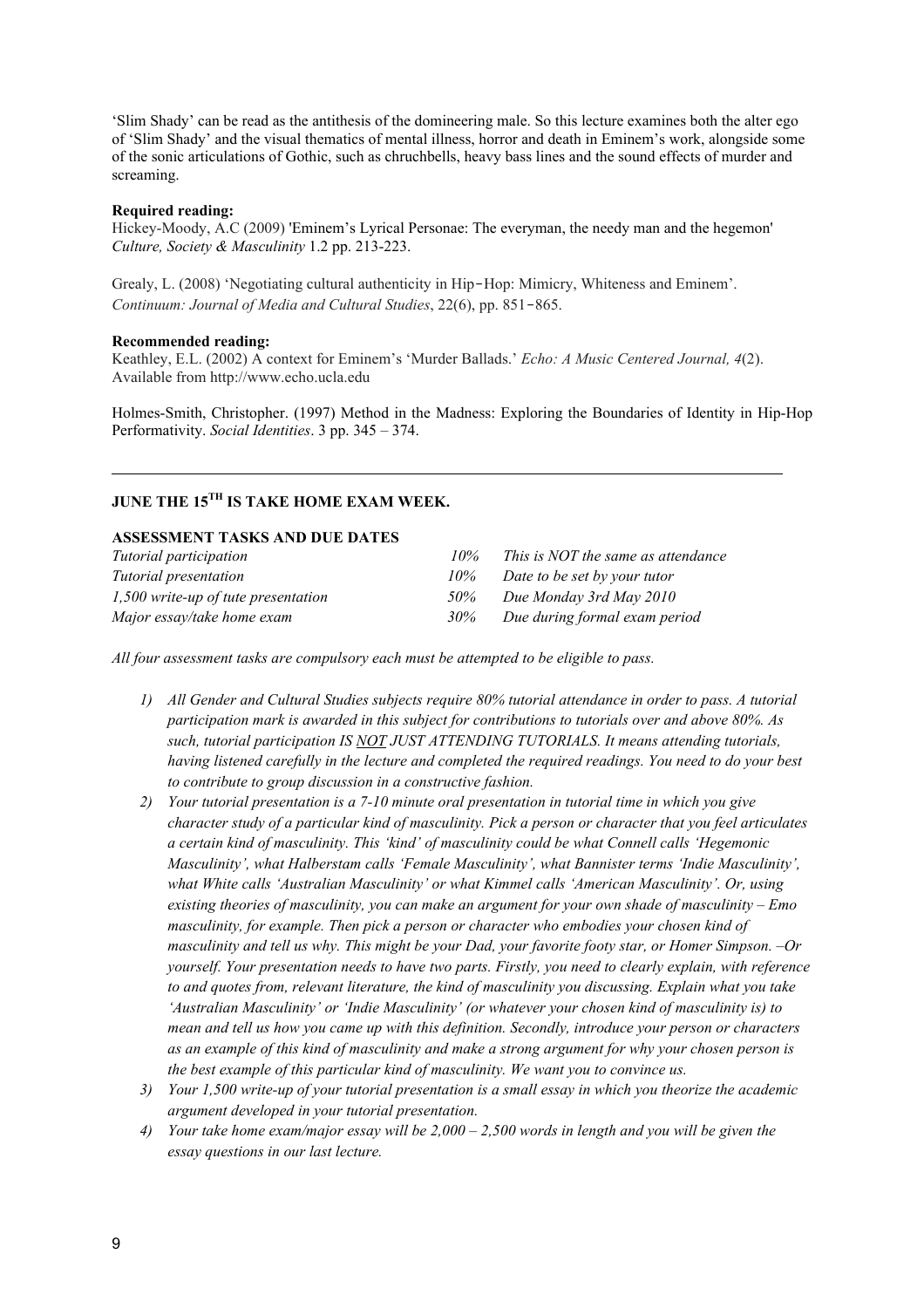# **READING REQUIREMENTS**

• *Your reader for this subject needs to be purchased from the Copy Centre. Recommended readings are available either via Special Reserve or on our Web CT e-learning site.*

# **ASSESSMENT CRITERIA**

The final grade a student receives is based on the standard of his or her own performance across all the tasks set for a unit. Assessment tasks are designed so students can demonstrate how well they have achieved a unit's outcomes. While marks for individual assessment tasks may give a good indication of the likely final mark or grade for the unit, they do not guarantee a specific grade or final mark.

From time to time, final results for a unit may need to be adjusted or scaled. This can happen, for example, if it is found that the marking process has not accurately represented the actual standards achieved by students. If adjustment to raw scores is needed, this is always done with care and attention to individual students' work. The marking process involves consultation and cross-checking to ensure that results faithfully reflect standards expected in the Faculty of Arts at the University of Sydney.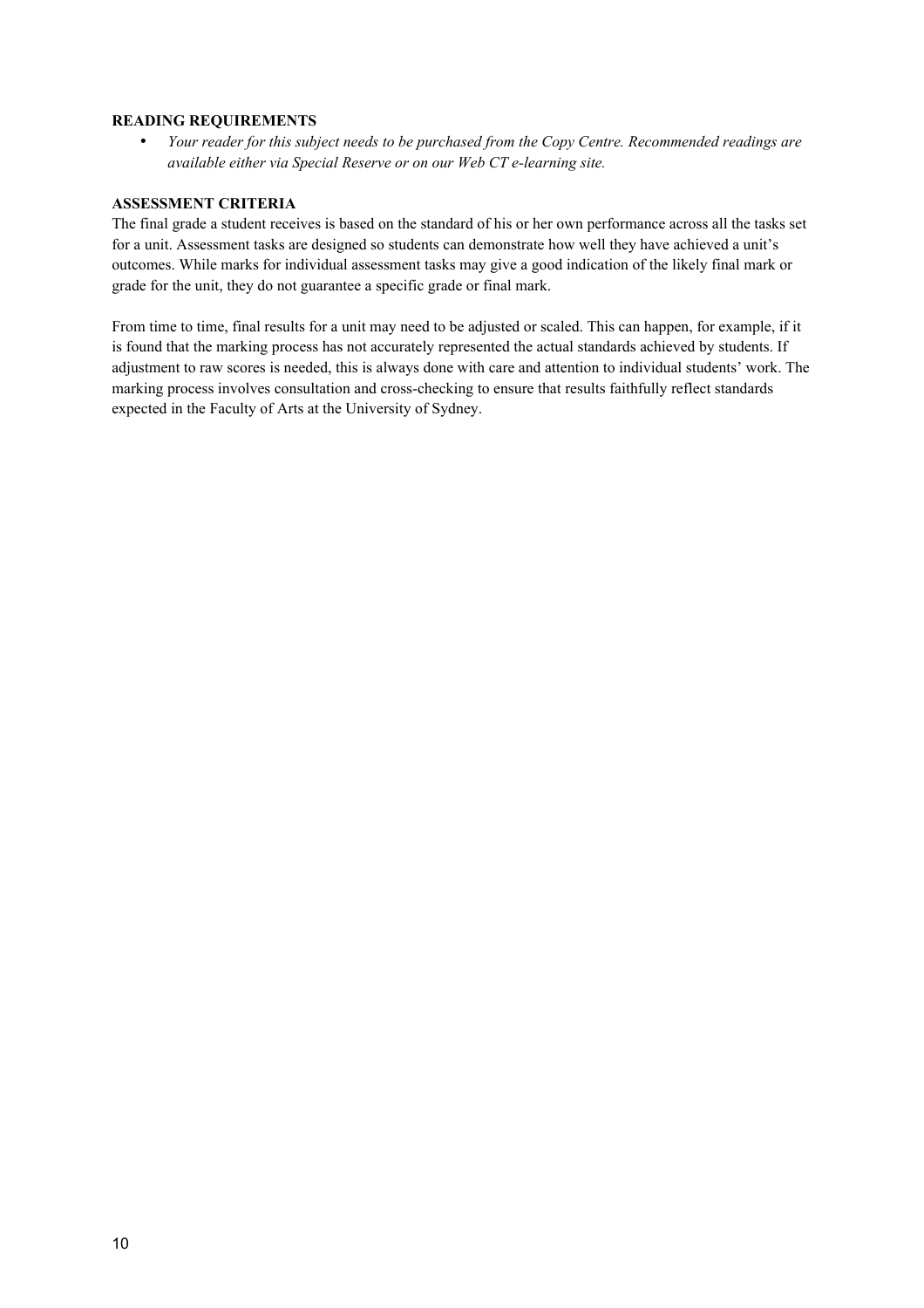# **SCHOOL OF PHILOSOPHICAL AND HISTORICAL INQUIRY**

# **INFORMATION FOR STUDENTS ON ASSESSMENT OF COURSEWORK**

#### *Assessment*

Students are required to:

- attend lectures and tutorials (or seminars);
- participate in class discussion;<br>• complete satisfactorily such way
- complete satisfactorily such written work, presentations and examinations as may be prescribed; and<br>• meet the standards required by the University for academic honesty
- meet the standards required by the University for academic honesty

#### *Attendance requirements*

The School of Philosophical and Historical Inquiry requires satisfactory class attendance as part of participation in a unit of study. Attendance below 80% of tutorials/seminars without written evidence of illness or misadventure may be penalised with loss of marks; attendance at less than 50% of classes, regardless of the reasons for the absences, will automatically result in the student's case being referred to a Department examiners' meeting for a determination as to whether the student should pass or fail the unit of study, or, if a pass is awarded, the level of penalty that should be applied. The University does not recognise employment as excusing unsatisfactory performance, nor are timetable clashes a valid excuse. Students should not take a unit of study unless they can meet the above attendance requirement.

For further details see the Faculty of Arts Attendance Policy at: http://sydney.edu.au/arts/current\_students/policies.shtml

#### *Grade distribution*

Departments within the School of Philosophical and Historical Inquiry follow Academic Board and Faculty of Arts guidelines in awarding a determined percentage of each grade. Departments may scale marks in order to fit these grade guidelines.

#### *A. General philosophies of assessment practice*

- 1. The School favours 'deep learning' over 'shallow learning'. In other words, we are more interested in evidence that students have made conceptual developments in their ways of understanding and interpreting the world than in their familiarity with 'facts', figures and dates.
- 2. Original and thoughtful argument is valued more highly than polished regurgitations of lectures or set reading.
- 3. Evidence of a thoughtful response to the conceptual framework of any individual unit is valued more highly than pre-existing skills of, for example, debate and expression.
- 4. Students are encouraged to explore areas of particular interest to themselves, and will be rewarded for initiative and ingenuity in discovering relevant material.
- 5. An idea that cannot be expressed clearly probably has not been understood clearly. We therefore value evidence of logical, coherent thought, argument and expression in essays.
- 6. While recognising that the political and ethical values of students vary widely, the School does not reward or condone unreasoned polemic or racism or sexism.

#### *B. Marking criteria*

In assessing written work, academic staff within the School look for demonstrated effort, abilities and skills in the following areas. Note that individual units are likely to have additional and more specific requirements and criteria. These should be made clear to students by the coordinator in each unit.

- 1. Content
- extent of reading<br>• accuracy of know
- accuracy of knowledge<br>• hreadth and denth of kn
- breadth and depth of knowledge
- relevance of information<br>• sufficiency of evidence as
- sufficiency of evidence and documentation
- 2. Understanding
- understanding of problem or project
- judgement of significance of material
- awareness/understanding of different arguments in reading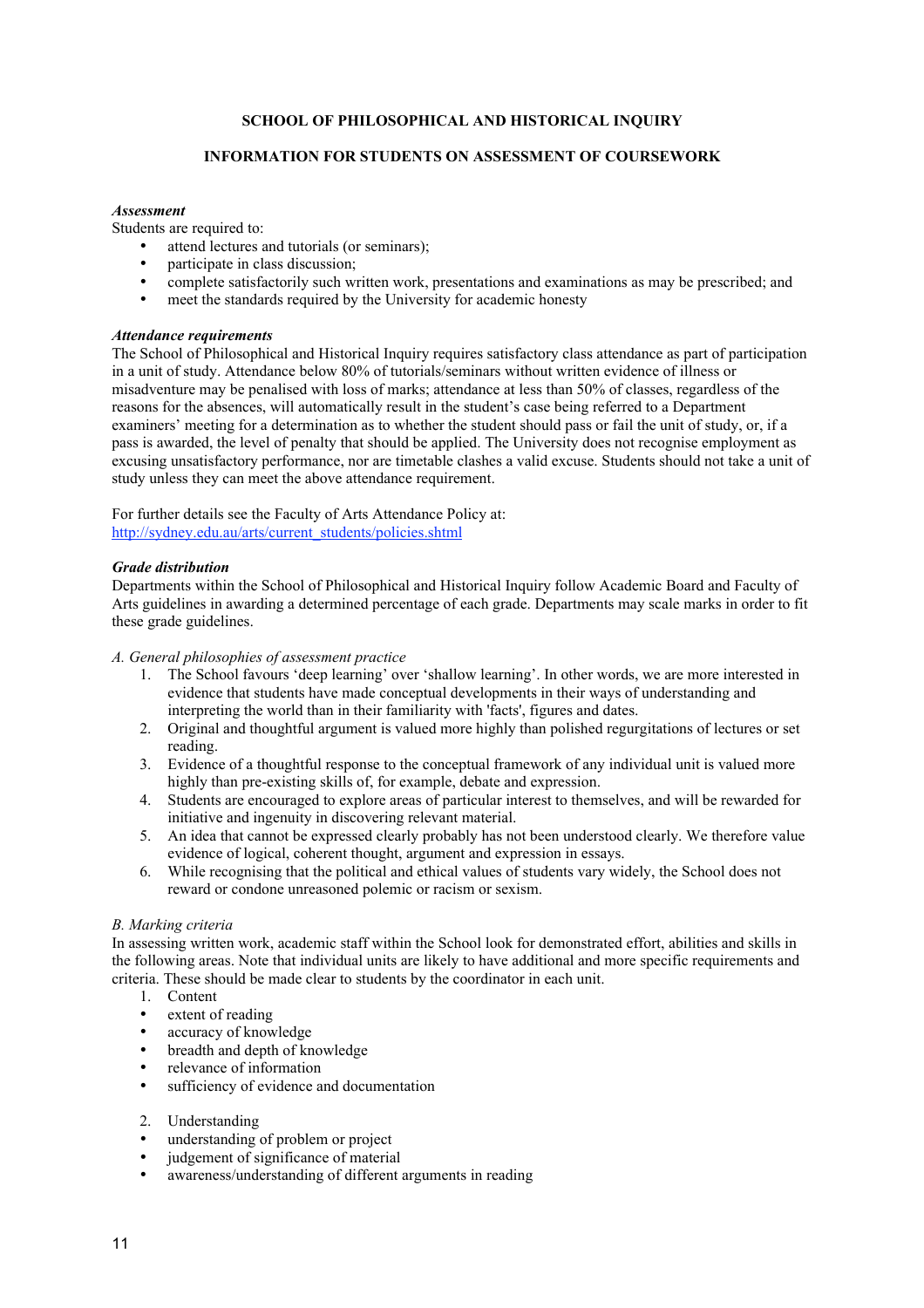- recognition of implications of evidence
- ability to think critically
- grasp of relevant theory
- understanding of ethics and values relevant to reading and subject matter
- 3. Independence
- judgement and initiative in reading and research<br>• originality in use and interpretation of evidence
- originality in use and interpretation of evidence
- development of argument
- independence in use of concepts and language

# 4. Style

- correctness of grammar and scholarly documentation
- organisation and presentation of material<br>
clarity of writing style
- clarity of writing style<br>• criginality and creativi
- originality and creativity of writing style

# *C. Guide to interpretation of grades*

This guide indicates broadly the qualitative judgements implied by the various grades which may be awarded. A more precise evaluation of the strengths and weaknesses of individual essays will be provided in examiners' comments. Evaluation is made with due consideration of the different standards likely to be achieved by students in junior and senior units.

# **Below 50% (Fail)**

*Work not of an acceptable standard*. Work may fail for any or all of the following reasons: unacceptable levels of paraphrasing; irrelevance of content; polemical assertion without evidence or analysis; presentation, grammar or structure so poor it cannot be understood; submitted very late without extension.

# **50-54% (Low Pass)**

*Work of an acceptable standard*. Written work contains evidence of minimal reading and some understanding of the subject matter, offers descriptive summary of material relevant to the task, but may have a tendency to be purely descriptive, to paraphrase or rely on polemical assertion rather than careful analysis and argumentation. The work makes a reasonable attempt to organise material logically and comprehensibly and to provide scholarly documentation. There may be gaps in any or all of these areas.

# **55-59% (Medium Pass)**

*Work of a satisfactory standard*. Written work meets basic requirements in terms of reading and research, and demonstrates a reasonable understanding of subject matter. Offers a synthesis of relevant material and shows a genuine effort to avoid paraphrasing. The work has a logical and comprehensible structure and acceptable documentation, and attempts to mount an argument, though there may be weaknesses in particular areas.

# **60-64% (High Pass)**

*Work has considerable merit, though Honours is not automatically recommended*. Written work contains evidence of a broad and reasonably accurate command of the subject matter and some sense of its broader significance. It offers some evaluation and synthesis of material and demonstrates an effort to go beyond the essential reading. The work contains clear focus on the principal issues, understanding of relevant arguments and diverse interpretations, and a coherent argument grounded in relevant evidence, though there may be some weaknesses with regard to clarity and/or structure of the argument. Clearly written and properly documented.

*Note that roughly 45-50% of students in junior levels of study and 25-50% of students in senior level units of study will receive marks within the Pass range each semester.*

# **65-69% (Low Credit)**

Written work contains evidence of comprehensive reading and some evidence of independent thought. It offers a synthesis and critical evaluation of material and takes a position in relation to various interpretations. It makes a coherent and sustained argument, drawing on relevant concepts from readings. Interdisciplinary work at this level demonstrates some awareness of the fields and contexts that inform the work. Well written and properly documented.

# **70-74% (High Credit)**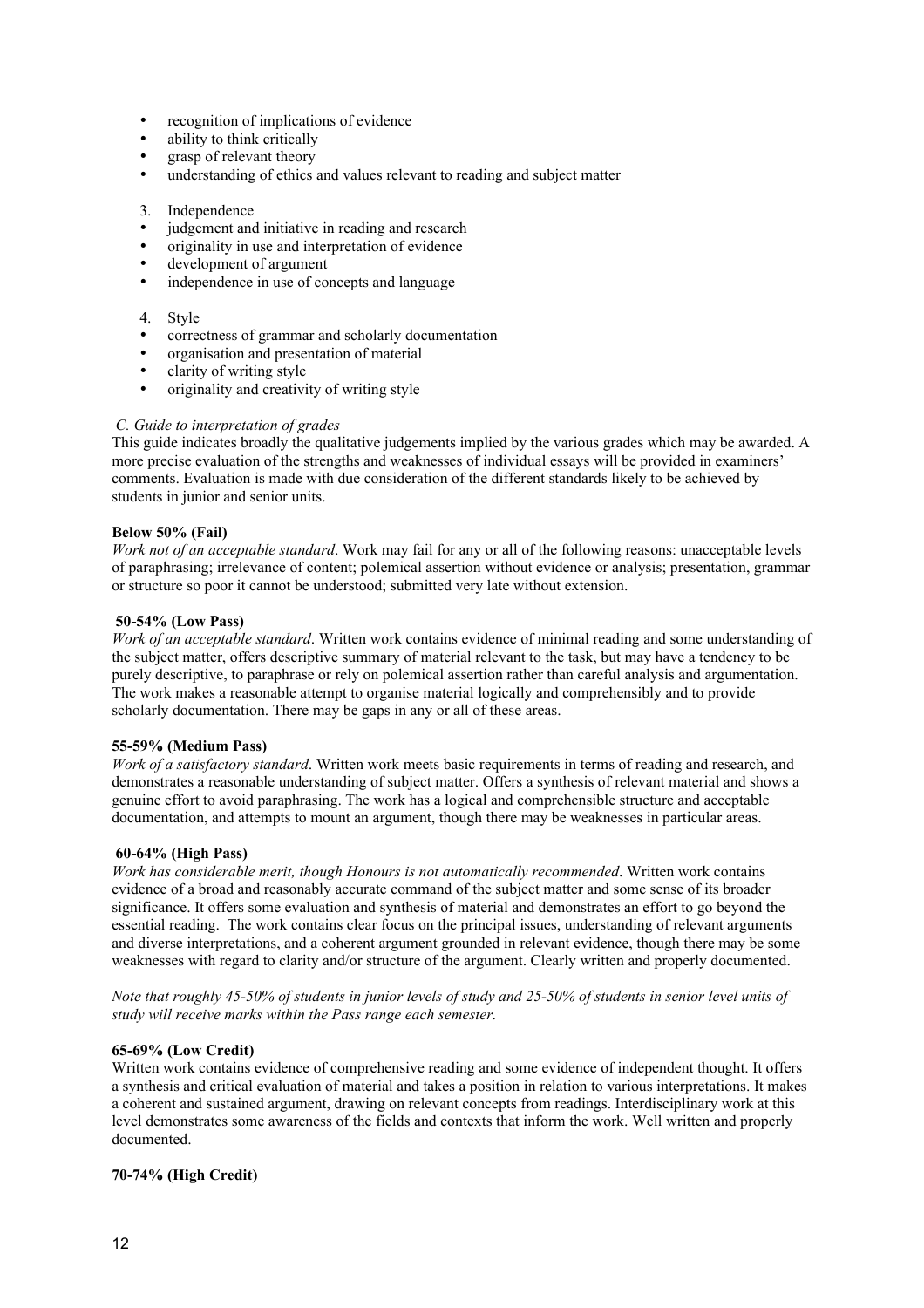*Highly competent work, demonstrating clear capacity to complete Honours successfully*. *This level of work is considered "above average".* The work shows evidence of extensive reading and initiative in research, a sound grasp of subject matter and appreciation of key issues and context. The work engages critically and sometimes creatively with the question or task, and attempts an analytical evaluation of material. It makes a good attempt to critique various interpretations, and shows evidence of the ability to conceptualise and problematise issues and to go beyond the face value of core concepts. It demonstrates some evidence of the ability to think theoretically as well as in concrete terms. Interdisciplinary work at this level has a reasonably strong awareness of the fields and contexts that inform the work. Well written and properly documented.

# **75-84% (Distinction)**

*Work of a superior standard*. Written work demonstrates initiative in research and reading, complex understanding and original analysis of subject matter and its context. The work takes a critical, interrogative stance and makes a good attempt to move beyond the underlying assumptions of a topic, recognizing key concepts, theories and principles. Interdisciplinary work at this level successfully integrates differing perspectives. The work is properly documented and the writing is characterised by style, clarity, and some creativity.

# **85%+ (High Distinction)**

*Work of exceptional standard*. Written work demonstrates initiative and originality in research and reading; clear, critical analysis of the examined material; and innovative, insightful interpretation of evidence. Interdisciplinary work at this level effectively incorporates different perspectives to develop a rich and thorough analysis of its object of study. It makes an important contribution to debate, engages with the values, assumptions and contested meanings contained within original evidence, and develops abstract or theoretical arguments on the strength of detailed research and interpretation. The work is properly documented, and the writing is characterised by creativity, style, and precision.

# *Academic dishonesty*

The School of Philosophical and Historical Inquiry is committed to the principles of academic honesty as set out in the Academic Board policy on *Academic Honesty in Coursework*. Students have a responsibility to familiarise themselves with these principles.

In accordance with Academic Board policy, the School's definition of academic dishonesty includes but is not limited to:

- plagiarism: for full details see below;
- recycling: the submission for assessment of one's own work, or of work which is substantially the same, which has previously been counted towards the satisfactory completion of another unit of study, and credited towards the satisfactory completion of another unit of study, and credited towards a university degree, and where the examiner has not been informed that the student has already received credit for that work;
- fabrication of data;
- the engagement of another person to complete an assessment or examination in place of the student, whether for payment or otherwise;
- communication, whether by speaking or some other means, to other candidates during an examination;
- bringing into an examination and concealing forbidden material such as textbooks, notes, calculators or computers;
- attempts to read other student's work during an examination; and/or
- writing an examination or test paper, or consulting with another person about the examination or test, outside the confines of the examination room without permission.

In suspected cases of academic dishonesty, students may be counselled or the matter may be referred to the Head of School.

# *Plagiarism*

Plagiarism is the theft of intellectual property. The School of Philosophical and Historical Inquiry is opposed to and will not tolerate plagiarism. Students have a responsibility to understand the full details of the Academic Board policies on *Academic Honesty in Coursework* and *Student Plagiarism: Coursework Policy and Procedure (http://www.usyd.edu.au/senate/policies/Plagiarism.pdf)*.

All students are required to include a signed statement of compliance with work submitted for assessment, presentation or publication certifying that no part of the work constitutes a breach of the University's policy on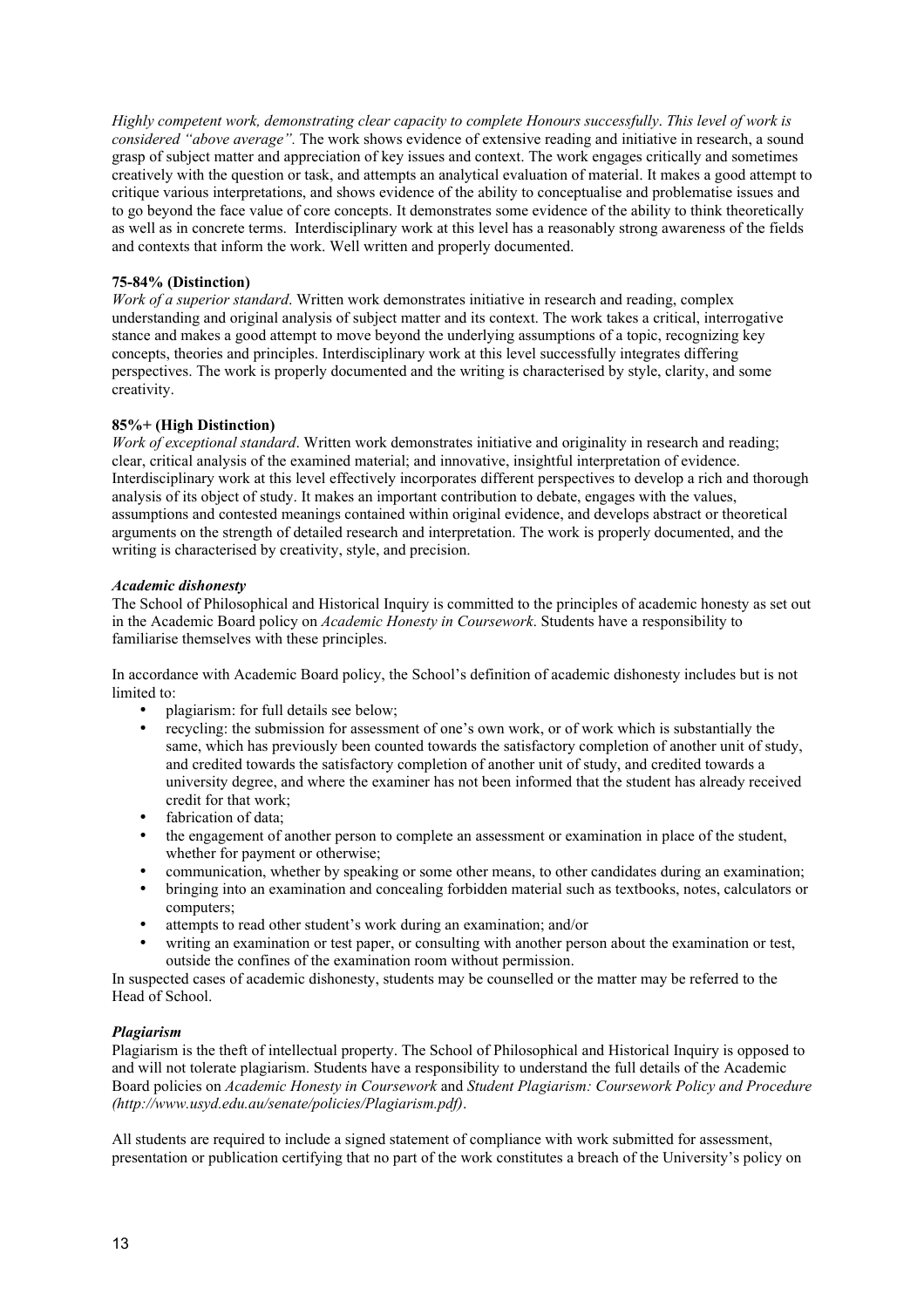plagiarism. This statement of compliance is printed on all assignment/essay cover sheets and written work will not be marked if the compliance statement is unsigned.

In accordance with Academic Board policy, the School defines plagiarism as presenting another person's work (ideas, findings or written and/or published material) as one's own by presenting, copying or reproducing the work without acknowledgment of the source. Common forms of plagiarism include but are not limited to:

- presenting written work that contains sentences, paragraphs or longer extracts from published work without attribution of the source;
- presenting written work that reproduces significant portions of the work of another student; and/or
- using the structure of another person's argument, even if the wording is changed.

Legitimate cooperation between students is permitted and encouraged but students should be aware of the difference between cooperation and collusion. Discussion of general themes and concepts is allowed but students are not permitted to read each other's work prior to submission or cooperate so closely that they are jointly selecting quotes, planning essay structure or copying each other's ideas.

While plagiarism is never acceptable, there is a distinction between negligent plagiarism and plagiarism that involves dishonest intent.

Negligent plagiarism is defined in Academic Board policy as 'innocently, recklessly or carelessly presenting another person's work as one's own work without acknowledgement of the source'. In the case of negligent plagiarism, the School's first responsibility is educative. Where plagiarism is deemed to arise from poor referencing practices or lack of confidence, students will be counselled, provided with strategies for improvement and referred to appropriate services for assistance. They will also be issued with a written warning explaining the consequences of any subsequent breaches of the University's policy prohibiting plagiarism.

Dishonest plagiarism is defined in Academic Board policy as 'knowingly presenting another person's work as one's own work without acknowledgement of the source'. Where dishonest intent is apparent, the School may proceed to disciplinary measures. In the most serious cases, University procedures relating to student misconduct may be invoked and can lead to expulsion.

The School of Philosophical and Historical Inquiry encourages students to think for themselves. In assessing students' work academic staff look for evidence of understanding and capacity for independent thought; it is always disappointing to discover plagiarism. Written work containing plagiarism will be assessed according to its academic merit, but may fail because it does not meet the minimum standard required.

# *Submission of written work*

Essays and assignments must be submitted through the School office, located on Level 3, Lobby H, in the Main Quadrangle. Students may not hand essays or assignments directly to their lecturer or tutor. Online submission of essays and assignments through WebCT is available in some units of study.

A completed and signed cover sheet must be attached to the front of all written work submitted through the School office. Written work will not be marked if the plagiarism policy compliance statement on the cover sheet is unsigned. All incoming essays and assignments are date stamped. The School office maintains a register of submitted work, including any claims by students that written work submitted to the School office has been lost. Students submitting work through WebCT must read and accept the plagiarism policy compliance statement for their work to be submitted.

Students must retain a copy of all written work submitted.

#### *Late submission and extensions*

Essays and assignments not submitted on or before the due date are subject to penalty. SOPHI conforms to the Faculty's Policy on Late Work which states that late work is penalised at the rate of one mark (out of 100) per day. Each weekend day or public holiday counts as one day. In this instance, 'one mark' means one full point off the awarded mark, not one percent of the awarded mark. For assignments marked out of a maximum total other than 100, the penalty will apply pro rata. For example, for assignments marked out of 40, the penalty will be 0.4 mark per day. The maximum penalty for any assessment will be 100%.

Only coordinators, either of individual units or of the junior and/or senior curricula have the authority to grant extensions. Extensions will not be granted for pressures of outside work or competing academic commitments.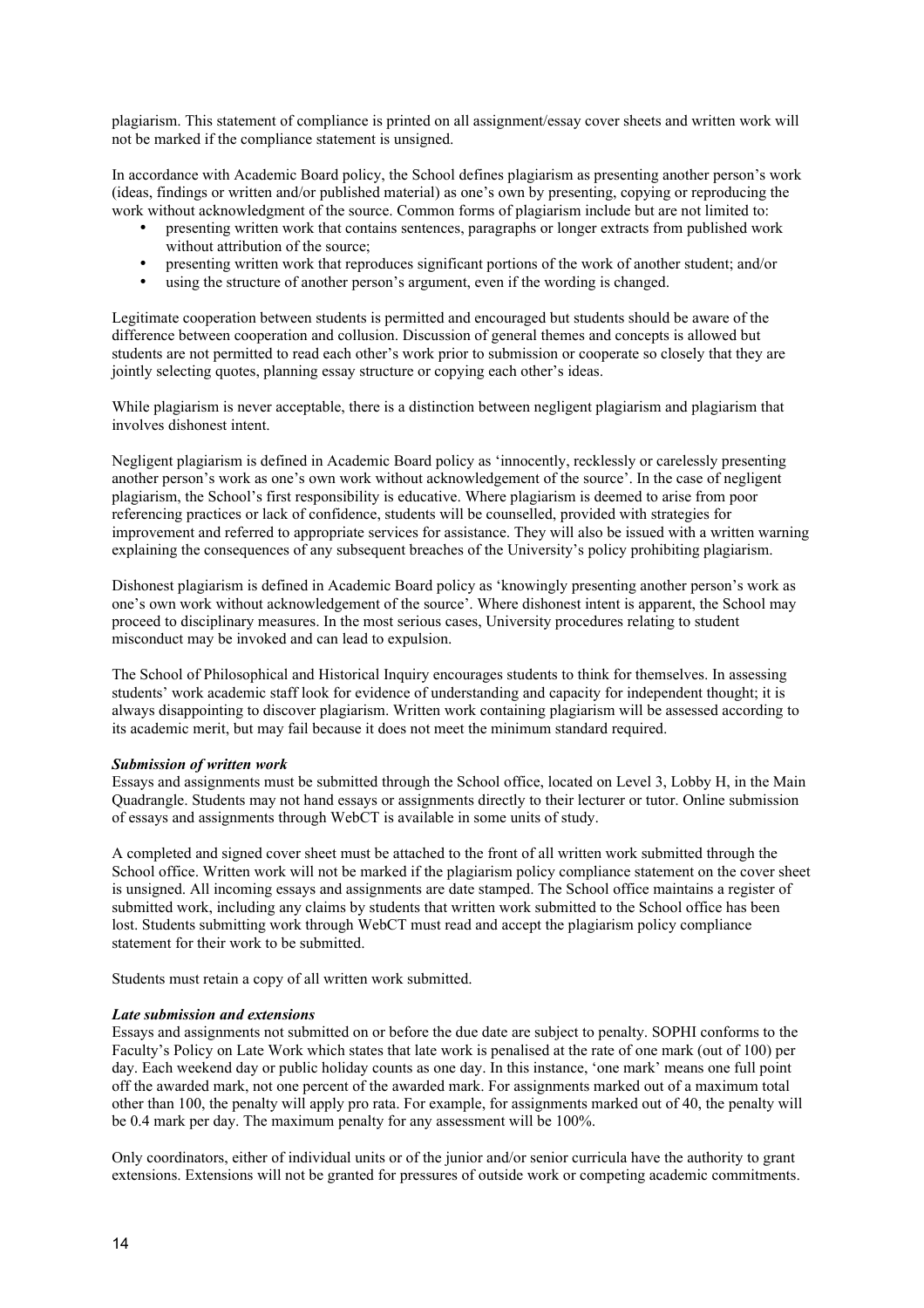Requests for extension must normally be submitted in writing to the unit coordinator on or before the due date. Where circumstances of illness or misadventure prevent submission of a request for extension before the due date, students may apply for special consideration through the Faculty of Arts office.

Late essays or assignments will not be accepted (except where applications for special consideration are lodged) beyond the designated return date for the relevant written work. In cases where documented misadventure or serious illness prevents students from submitting work before the designated return date an alternative assessment task may be set.

For further details see the Faculty of Arts Late Work Policy at: http://sydney.edu.au/arts/current\_students/policies.shtml

# *Special consideration: illness or misadventure*

The School of Philosophical and Historical Inquiry assesses student requests for special consideration in accordance with the principles set out in Part 5 of the Academic Board policy on *Assessment and Examination of Coursework*. Students intending to submit an application for special consideration should make themselves familiar with the full details of this policy.

Generally, serious illness or misadventure will be taken into account when considering a student's academic performance in a course or units of study. There is, however, a clear distinction between longstanding illness or difficulties which prevent students from attending classes or completing required work or which seriously interfere with their capacity to study for long periods and short-term illness or misadventure that may prevent an otherwise well-prepared student from sitting for an examination or completing a particular assessment.

Students who, because of serious illness or misadventure, are prevented from attending classes for prolonged periods should seek an interview with the Head of School. Even if they do not exceed the specified permitted period of absence, they may need to consider whether their best academic interests are served by discontinuing with permission from the course until they are able to resume their studies effectively.

It should be noted that only well-attested serious illness or misadventure during a semester or occurring at the time of an examination will warrant special consideration for academic performance. Occasional brief or trivial illness would not normally be regarded as sufficient to explain an absence or a poor performance and students are discouraged from submitting certificates for absences totalling less than one week, although frequently recurrent short absences would need documentation.

All applications for Special Consideration will be made via an online system. To access this system please go to: http://sydney.edu.au/arts/current\_students/online\_application.shtml

If students miss an exam because of illness or misadventure they should first notify the department concerned and then apply for Special Consideration using the online system. Special Arrangements and Extensions are also covered by the online system.

# *Special arrangements*

Special arrangements may be made available to students unable to meet assessment requirements or attend examinations for the following reasons:

- essential religious commitments or essential beliefs (including cultural and ceremonial commitments);
- compulsory legal absence (e.g. jury duty, court summons etc)
- sporting or cultural commitments, including political/union commitments, where the student is representing the University, state or nation;
- birth or adoption of a child; and
- Australian defence force or emergency service commitments (including Army Reserve)

Special arrangements for assessment or examination may include but are not limited to:

- alternative dates for submission of assessments;<br>• provision of alternative assessment tasks: and
- provision of alternative assessment tasks; and
- alternative examination times/arrangements

Applications for special arrangements are also handled through the same online system as Special Consideration (see above). Full details are available in the Academic Board policy on *Special Arrangements for Examination and Assessment*.